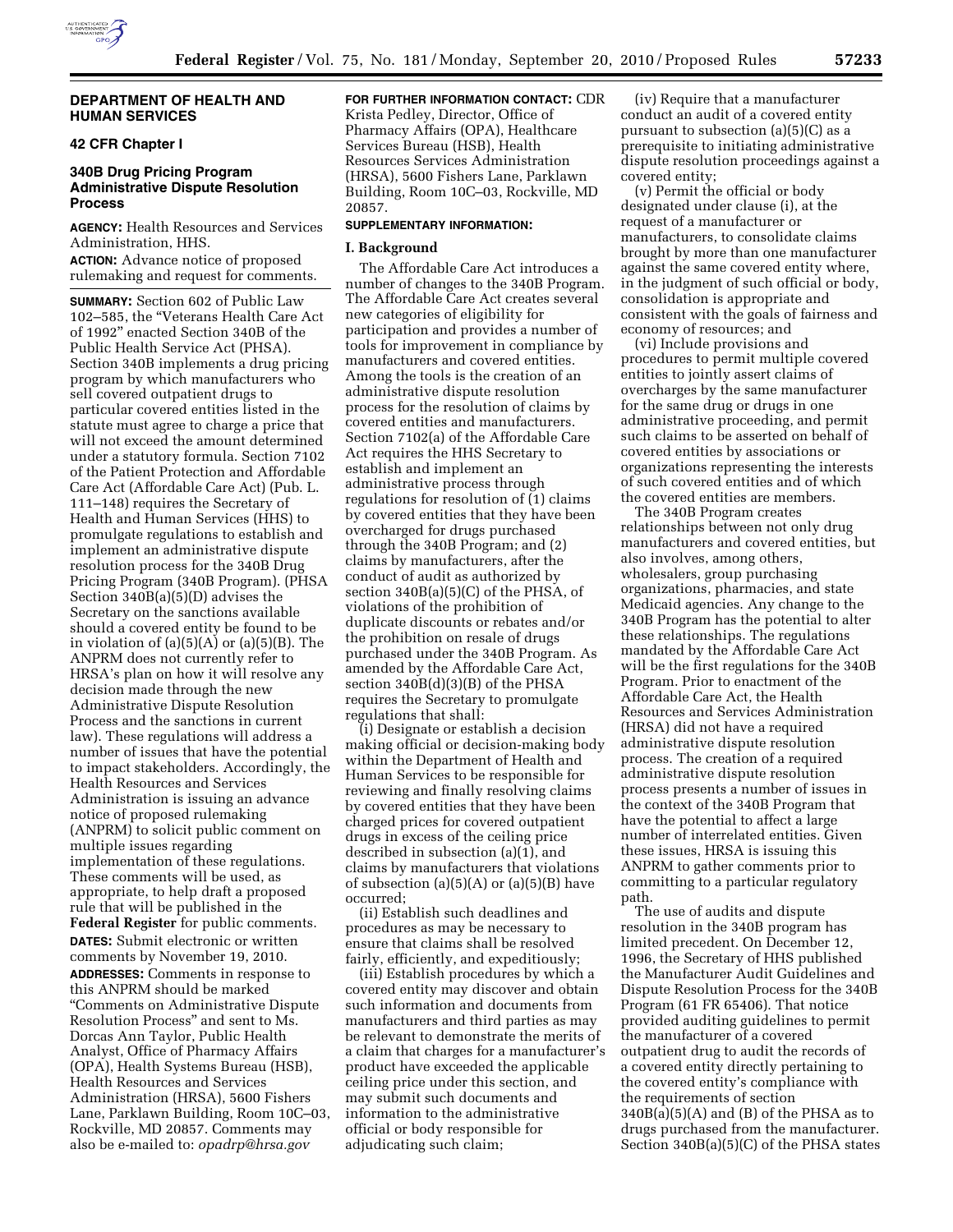the Secretary shall establish guidelines relating to the number, scope and duration of the audits and these audits must be conducted in accordance with guidelines established by the Secretary. Further, the notice provided guidelines for disputes that may arise between covered entities and participating manufacturers regarding implementation of the provisions of section 340B. To resolve these disputes in an expeditious manner, HRSA developed a voluntary dispute resolution process.

# **II. Request for Comments**

The purpose of this document is to obtain information and public comment on how to efficiently and effectively implement the requirements to create an administrative dispute resolution process for the 340B Program authorized by Section 7102 of the Affordable Care Act. Although HRSA has identified several issues and areas where HRSA believes comment would be particularly helpful, comments may be submitted on any issues directly relevant to the implementation of the specified requirements.

Areas for which HRSA is expressly seeking comment include: (1) Administrative Procedures; (2) Existing Models; (3) Threshold Requirements; (4) Hearings; (5) Decision-making Official or Body; (6) Appropriate Appeals Procedures; (7) Deadlines; (8) Discovery Procedures; (9) Manufacturer Audits; (10) Consolidation of Manufacturer Claims; (11) Covered Entity Consolidation of Claims; (12) Claims by Organizations Representing Covered Entities; and (13) Integration of Dispute Resolutions with Other Provisions in the Affordable Care Act.

### *(1) Administrative Procedures*

HRSA is seeking general comments regarding the administrative procedures associated with alternative dispute resolution. Systems must be put in place that address how and when to initiate the dispute resolution process, what level of evidence must be presented, who can be a party to a dispute, how dispute resolution requests will be processed, timelines, what type of notice is required for proposed determinations, and what involvement and notice should be given third parties and the public.

### *(2) Existing Models*

HRSA is seeking comments regarding what aspects of other existing models for administrative dispute resolution can be adapted to the 340B Program. HRSA is aware of several examples of administrative dispute resolution both

within and outside of the Department. Certain aspects of these other processes can provide useful insight as HRSA implements the 340B Program administrative dispute resolution authority.

One of the most useful existing models is the current dispute resolution guidelines for the 340B Program outlined at 61 FR 65406 (Dec. 12, 1996) (can also be found on the OPA Web site at *ftp://ftp.hrsa.gov/bphc/pdf/opa/ FR12121996.htm*). The current dispute resolution guidelines contain a voluntary process for the resolution of disputes between manufacturers and covered entities concerning compliance with the 340B Program. The current guidelines outline the types of disputes covered; steps the parties must take before bringing a dispute; the review process; and the assessment of penalties. While the current process has been underutilized (because it was a voluntary process), it does address many issues specific to creating a dispute resolution process for the 340B Program. HRSA would be interested in receiving comments about what aspects of the current process could be adapted for the new administrative dispute resolution process.

### *(3) Threshold Requirements*

HRSA is contemplating using a standard for bringing claims analogous to that utilized under the current informal dispute resolution guidelines (61 FR 65406). These guidelines state: ''The party requesting the review may not rely only upon allegations but is required to set forth specific facts showing that there is a genuine and substantial issue of material fact in dispute that requires a review. The request for review shall include a clear description of the dispute, shall identify all the issues in the dispute, and shall contain a full statement of the party's position with respect to such issue(s) and the pertinent facts and reasons in support of the party's position. In addition to the required statement, the party shall provide copies of any documents supporting its claim and evidence that a good faith effort was made to resolve the dispute.''

Generally, HRSA would expect that the party initiating the dispute to make a showing that it has more than mere allegations and to also demonstrate that it has made a good faith effort to settle the dispute before involving the Department. In the case of covered entities, the dispute must involve a claim of manufacturer overcharge. HRSA may consider claims of overcharge to include direct and indirect evidence of a violation, such as cases where refusal to sell at the 340B price has led to the purchase of the covered outpatient drug outside of the 340B Program. In the case of manufacturers, the dispute must involve a claim of a violation of subsections  $340B(a)(5)(A)$  or  $(a)(5)(B)$  of the PHSA. Manufacturers' claims can only be brought after the conduct of audits as authorized by subsection (a)(5)(C). Therefore, HRSA would expect that manufacturers would present direct evidence of a covered entity's alleged violations of either 340B(a)(5)(A) or  $(a)(5)(B)$ .

HRSA is seeking comments on the feasibility of applying this construct to the new statutorily created administrative dispute resolution process.

#### *(4) Hearings*

HRSA expects that the alternative dispute resolution process would involve some type of hearing. The hearing could be either conducted through an exchange of documents, inperson, or by web access. HRSA is inviting comments on the manner in which such a hearing should be structured. HRSA is considering a large number of issues involved in creating a fair and efficient hearing process, including, but not limited to: Ex parte contacts; rehearing conferences; subpoenas; form, filing and service of papers; motions; sanctions; burden of proof; evidence; and post-hearing briefs.

## *(5) Decision-making Official or Body*

HRSA expects to designate or establish a decision-making official or body from within the Department. HRSA welcomes comments as to whether the same or different decisionmakers should decide the sufficiency to state a claim and to make a final determination on a claim. HRSA also invites comments on whether the decision-making official or body should be within HRSA, within OPA, or come from other parts of the Department.

#### *(6) Appropriate Appeals Procedures*

HRSA expects to establish an appeals process applicable to a final administrative determination rendered by the decision-making body or official. In addition to comments regarding existing models and the applicability of the Administrative Procedures Act, HRSA is requesting public comment on the procedures related to this new 340B dispute resolution process.

#### *(7) Deadlines*

HRSA invites comments on whether claims should be time barred and the standards applicable for maximum